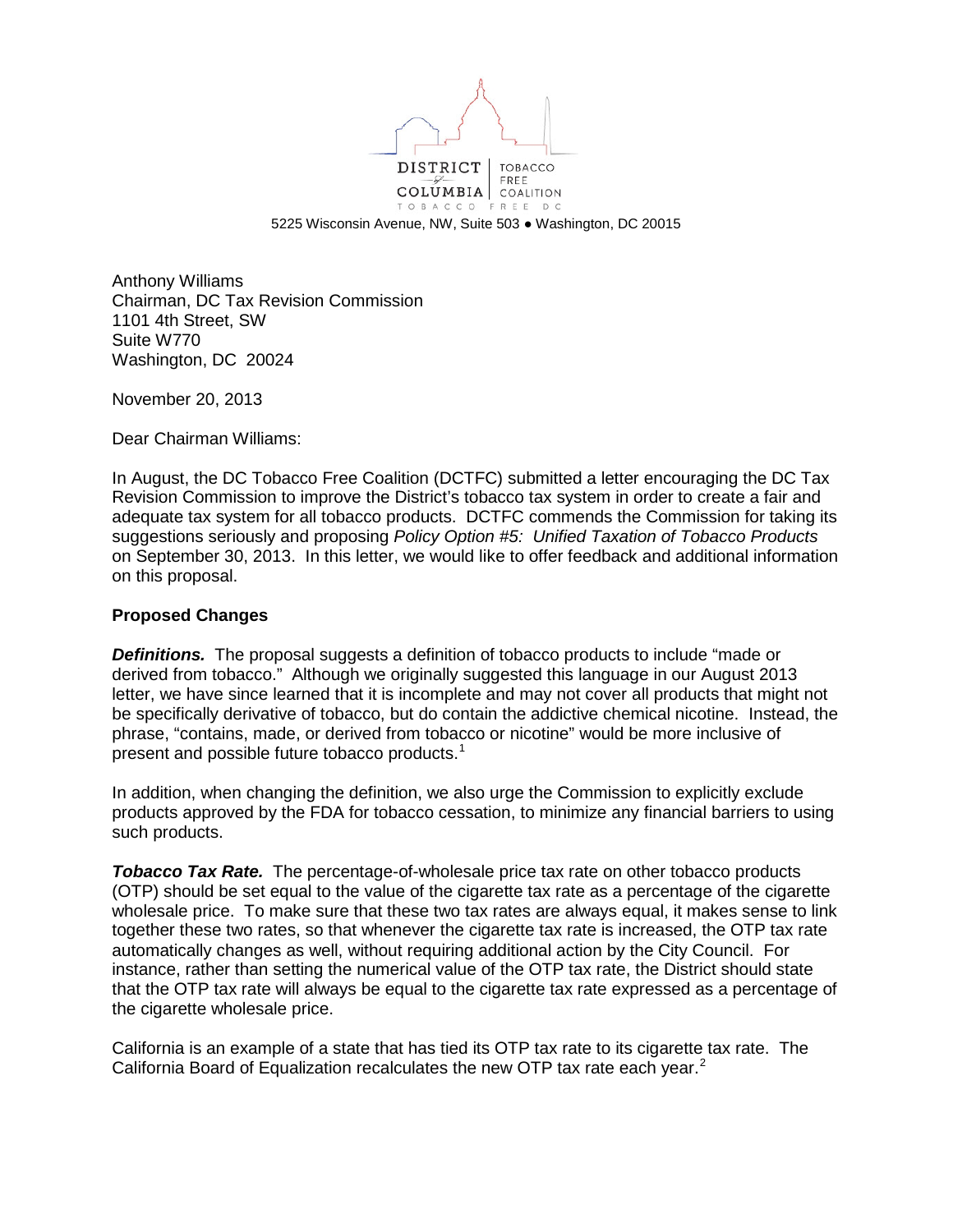## **Pros**

In addition to the three "Pro" arguments laid out in the Policy Option document, another advantage of changing the tax system is that the District will collect more revenue per product sold at the proposed rate than previously. Thus, any declines in use will be more than offset by the higher amount of revenue gained per product sold.

## **Cons**

Finally, we wanted to clarify and correct the claims made in two of the "Con" arguments in the Policy Option document.

First, the fact that tobacco use is higher among the lower-income population is an argument *for* increasing the tobacco tax. The disproportionate toll that tobacco use and its resulting health care costs take on lower-income families is regressive. Research shows that this population is more sensitive to price; thus more of them will quit in response to the price increase, and they will also pay proportionately less of the new tax than wealthier tobacco users. Fixing DC's tax system and increasing the tax rates on tobacco products will thus benefit the lower-income population, particularly if some of the revenue is used for services to encourage and support their quit attempts. $3$ 

Second, the annual re-calculation of the OTP tax rate is not as burdensome as is claimed. To clarify, the wholesale price of cigarettes and cigarette tax rate is what is needed to calculate the OTP tax rate, not the wholesale price of OTP, since the OTP tax rate is equal to the cigarette tax rate as a percentage of the cigarette wholesale price. Wholesale prices of cigarettes can be obtained by requiring wholesalers and/or manufacturers to submit reports of the wholesale prices for all brands monthly or on a specific date. Monthly reports, which allow the Office of Tax and Revenue to look at trends over time, offer the benefit of discouraging attempts to artificially increase the wholesale price to give the false impression that the cigarette tax rate is a smaller percentage of the wholesale price and, therefore, lower the OTP tax rate. It may also be important to weight the average price by sales of brands. As mentioned earlier, the Board of Equalization in California recalculates the state OTP tax rate each year.

Thank you again for the opportunity to discuss Policy Option #5. It is a good starting point for improving the District's tax policy on tobacco products and we look forward to hearing more about the proposal's progress. Please feel free to contact us if you have further questions or need more information.

Sincerely,

Charles Ser

Charles Debnam Chair, DC Tobacco Free Coalition

Cc: Steve Rosenthal Richard Auxier